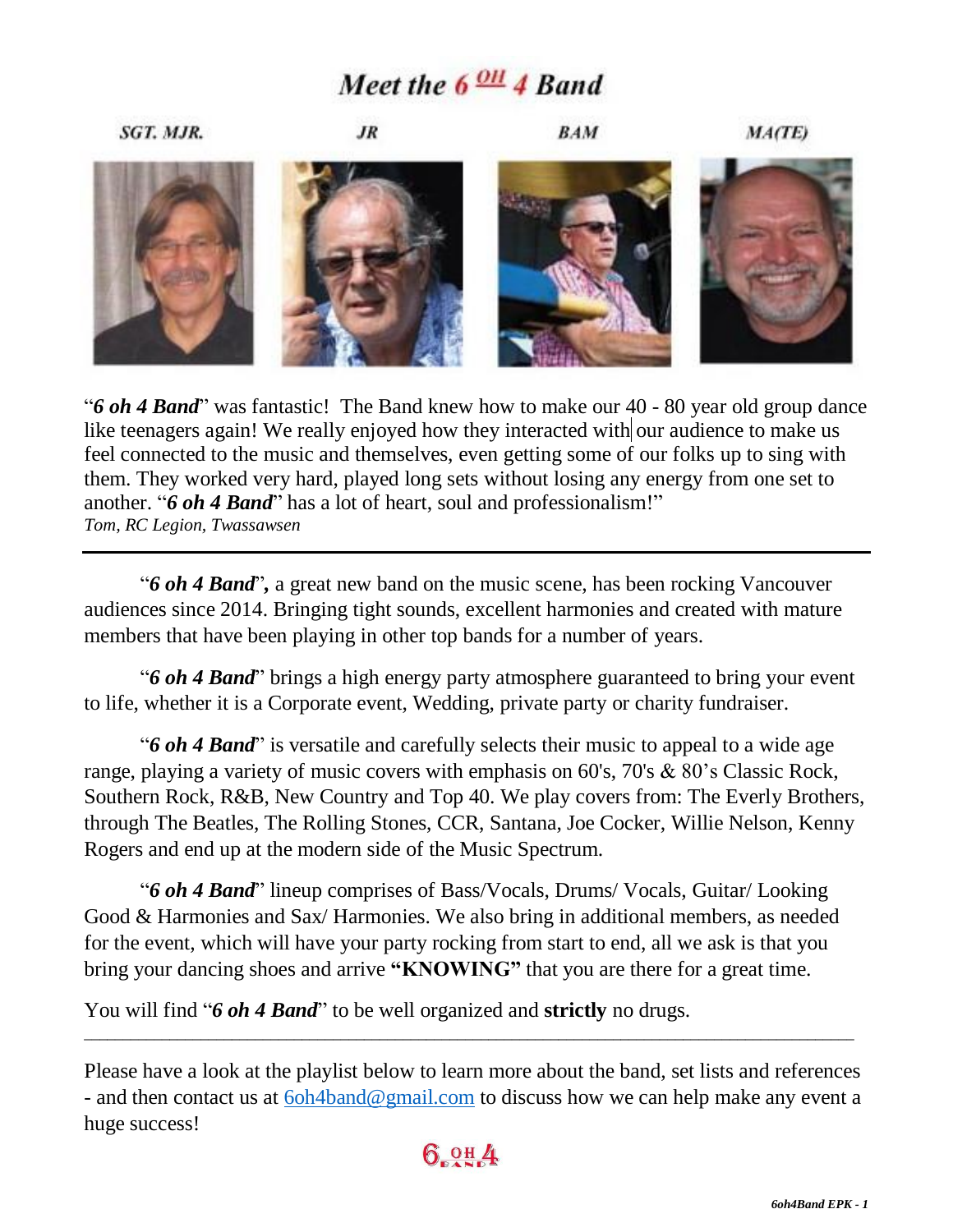### **Music Genre:**

- Golden Oldies
- $\bullet$  60's, 70's & 80's Classic Rock
- 70's 00's Southern Rock
- $\bullet$  R&B
- New Country
- $\bullet$  Top 40

## **SEE WHAT PEOPLE ARE SAYING:**

### **Client Feedback:**

There's no better reference or endorsement than a happy client and, we believe there's good reason a lot of our gigs are repeat customers and word-of-mouth referrals. Here are some email comments from clients who have booked us recently:

*"6 oh 4 Band* has a lot of heart, soul and professionalism!" *Tom, RC Legion, Tsawwassen, Dec 31, 2016*

"Thanks for the day *6 oh 4 Band*, I am sorry I couldn't talk to you all but I was tending a booth and had a bunch of people to manage. We definitely enjoyed the music and even got to bust a couple of moves on the side of the booth! You guys are so *Fantastic*, to the point of even getting the *Police Commander* to dance in front of the stage. We're all looking forward to having you play next year again! Thanks again for the great entertainment". *HA, CARP, June 25, 2016*

6 *oh 4 Band* played my wife's 50<sup>th</sup> birthday recently. They were very professional, from start to finish. The band was energetic and had great interaction with each other, and with the crowd. Their sets were professional, seamless and slick. The playlist took us all back to our teen years and the party was jumping from beginning to end. **Best Band EVER**!" *Mark, Kits, Van*

"We would like to thank "*6 oh 4 Band*" for making our Community Market such an enormous success. The band was extremely entertaining and the staff's response was phenomenal. **Great Entertainment, Great Music**."

*Michael C, Community Market.*

"We were very excited to have the great "*6 oh 4 Band*" playing for the Bride & Groom well into their wedding night. Thanks again and we will definitely be in touch for the other kids and events in the future."

### *Milton and Sarah C, Burnaby*

"We were privileged to have the "*6 oh 4 Band*" play our facility in the fall, the feedback from the members was overwhelming and the music was exciting, foot tapping and lively. Almost all of the members stayed until closing. Thank you guys, you played the music that we very seldom hear other bands playing. **We can't wait for you to return**."

### *GS, Cloverdale*

"*6 oh 4 Band* are professional, reliable, and a whole lot of fun! They make every event an *"FUN, HAPPY EVENT".* You really need your dancing shoes because you don't have time to sit....they keep you hopping!!!" *JmC, Surrey*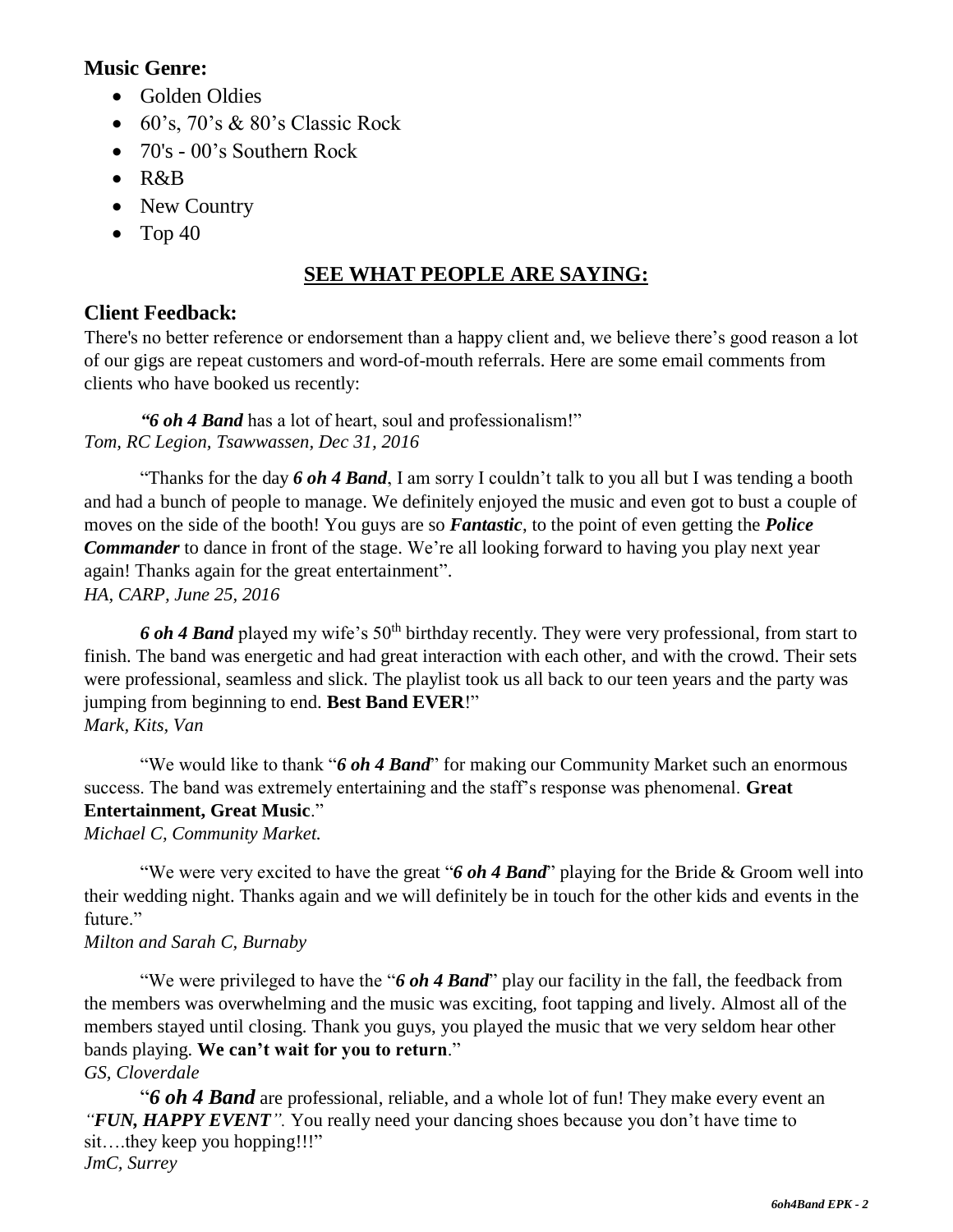"John, from all of us at Toastmasters International, thank you very much to *6 oh 4 Band* for the amazing you put on at the Radisson Hotel. We received rave reviews from many of our guests and received a few questions on when you would be entertaining us again. Thanks for being flexible and setting up so quickly. We appreciate your support!" *Ronnie A., Toastmasters International, BC.*

## Meet the  $6 \frac{\text{OH}}{\text{H}}$  4 Band

\_\_\_\_\_\_\_\_\_\_\_\_\_\_\_\_\_\_\_\_\_\_\_\_\_\_\_\_\_\_\_\_\_\_\_\_\_\_\_\_\_\_\_\_\_\_\_\_\_\_\_\_\_\_\_\_\_\_\_\_\_\_\_\_\_\_\_\_\_\_\_\_\_\_\_\_\_\_\_\_\_\_\_\_\_\_\_\_\_\_\_\_\_\_\_\_\_\_\_\_\_\_\_\_\_\_\_\_\_\_\_\_\_\_\_\_\_\_\_\_\_\_\_\_\_

SGT. MJR.

**JR** 

\_\_\_\_\_\_\_\_\_\_\_\_\_\_\_\_\_\_\_\_\_\_\_\_\_\_\_\_\_\_\_\_\_\_\_\_\_\_\_\_\_\_\_\_\_\_\_\_\_\_\_\_\_\_\_\_\_\_\_\_\_\_\_\_\_\_\_\_\_\_\_\_\_\_

**BAM** 

MA(TE)











**"Sgt. Major"** – Garry McNab - Garry is a local musician with quite a long history of playing. Garry has travelled across Canada and Europe as a member of the Canadian Forces. For 25 years, he was a soldier during the day and a guitar player at night. He played in several local bands including *"JOKER", "Quintessence"*, and *"The Ray Myers Band"*. His only claim to fame is playing in the warm-up band for *"Bill Haley and the Comets"* when he was stationed in Germany. Garry is a left handed guitarist. He likes to repair guitars, pedals and tube amps, and has a collection of "lefty" guitars: Larrivee RS-4, and RS-4 CM, Telecaster, and a Strat. Garry likes to play dance-friendly shows which are a great place to showcase his talents. His

goal is to play music for people who love to sing and dance and have a good time.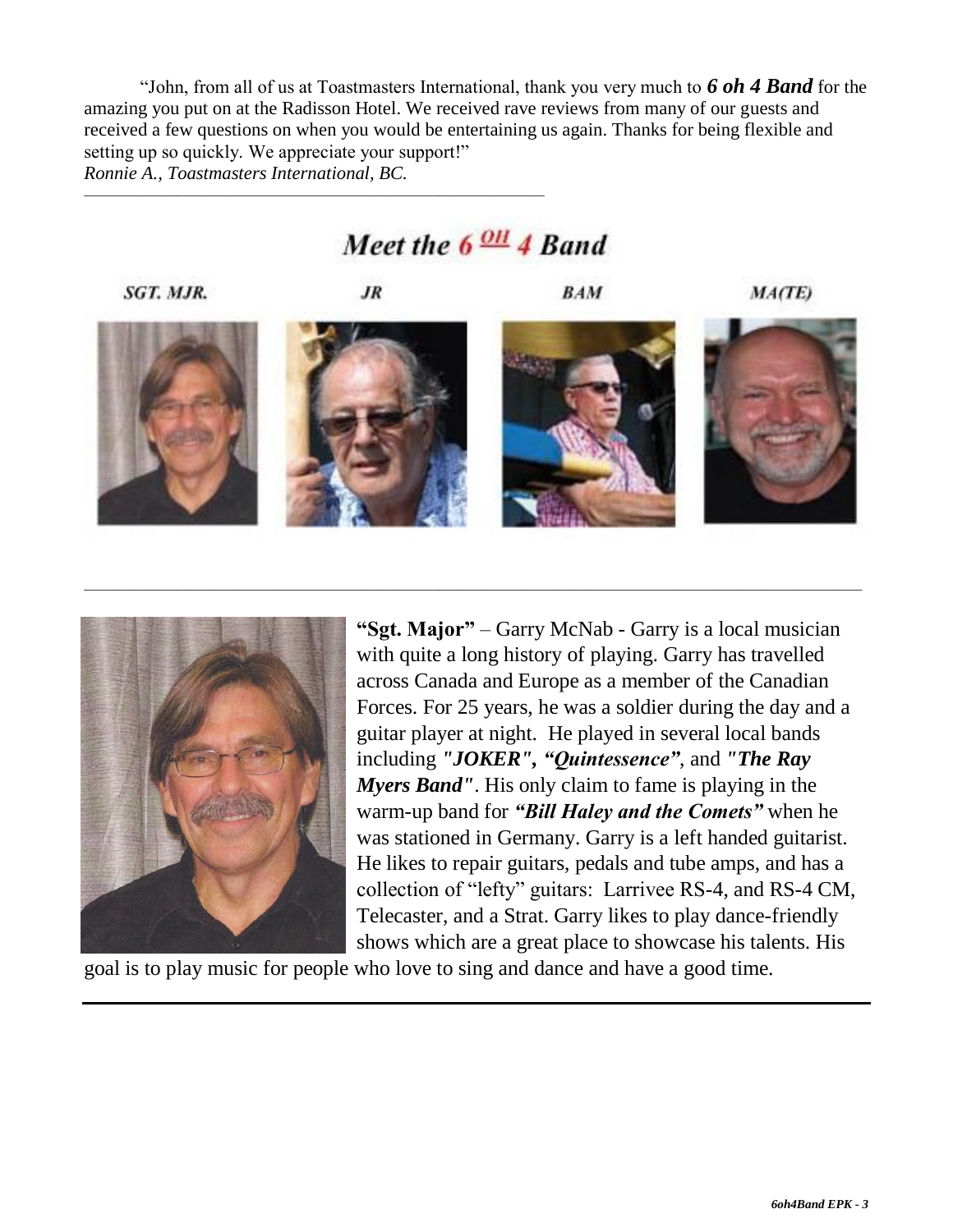

**"JR"** – John B. - John was born at a very early age in life and is an import from Brisbane, Australia. Sometime after walking he started learning music which became an obsession in his life. He toured with a number of local and international artists such as *Sting*, *Al Jarreau*, *Peter White*, *James Taylor*, *Maurice White* and *The Idle Rich*, before coming to Canada and playing with some fine local bands, such as: *The Wild Palominos*, *Quintessence*, *Posing 'Till Closing*, *Heist*, *Nightfire, Oxygen* and, last but not least, together with a great bunch of guys, helped formed the *6 oh 4 Band*.

John holds a B.Sc. in Electronics and a Licentiate in Music. He has spent most of his time in both, Australia and South Africa, either touring, writing music, or in recording studios. He loves making people happy and seeing the smile on their face.

 $\_$  , and the set of the set of the set of the set of the set of the set of the set of the set of the set of the set of the set of the set of the set of the set of the set of the set of the set of the set of the set of th



**"Bert M"** – Originally from the East Coast, has been performing since he was a youngster. Bert has always managed to be involved in a variety of Productions.

Experience ranging from Vocalist - Drummer working and touring in various Show Groups and Top 40 bands across Canada eventually led him to Tapping, International Commercials and Voice-Over Work. Working either as a Solo, Duo Performer or in a Group Situation he's always up for the challenge and helps the audience become involved.

Music has always been at the forefront of interest to Bert. His love in all genres of music has helped him to get to where he is today, and he looks forward to meeting you all……..

\_\_\_\_\_\_\_\_\_\_\_\_\_\_\_\_\_\_\_\_\_\_\_\_\_\_\_\_\_\_\_\_\_\_\_\_\_\_\_\_\_\_\_\_\_\_\_\_\_\_\_\_\_\_\_\_\_\_\_\_\_\_\_\_\_\_\_\_\_\_\_\_\_\_



**"Manny A"** another import from the UK, is a dynamic, soulful saxophone player that began playing as a teenager. He studied under the renowned English tenor Don Rendell and continued his studies at the Barry School of Music in Wales. He initially started playing in jazz groups then went on to Rock/Soul bands touring England, Europe, and Canada. Manny hung up his saxophone to raise a family but in recent years has regained his passion for playing saxophone. His inspiration comes from the extremes of Coltrane to Bobby Keys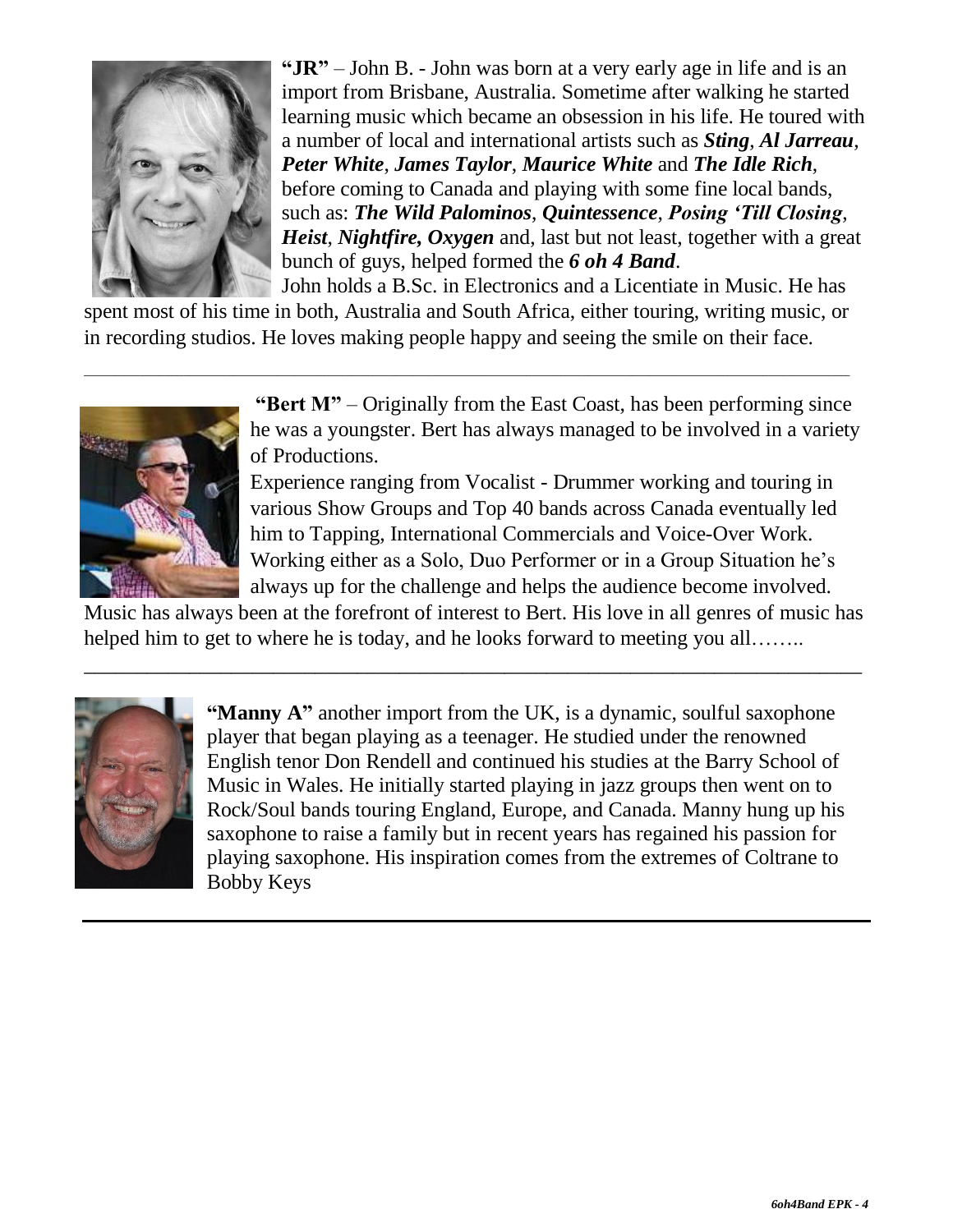### **Sample Play List**

Here is a sample play - list of our repertoire, as of January 2017. Please note this list is continuously evolving. We are always open to special requests such as special songs, or guest musicians joining us on stage. We are happy to discuss any individual requirements that will ensure our entertainment exceeds your expectations.

### *6 oh 4 Band sample playlist, Jan 2017*

| 5 o'clock Somewhere                | Alan Jackson             |
|------------------------------------|--------------------------|
| 867-5309 Jenny                     | <b>Tommy Trutone</b>     |
| Ain't It Funny How Time Slips Away | Al Green & Lyle Lovett   |
| All My Loving                      | The Beatles              |
| All Shook Up                       | Elvis Presley            |
| Almost                             | <b>Blues Brothers</b>    |
| <b>Already Gone</b>                | Eagles                   |
| Another Saturday Night             | <b>Jimmy Buffett</b>     |
| <b>Baby I Love You</b>             | Andy Kim                 |
| Back in USSR                       | The Beatles              |
| <b>Back To You</b>                 | Bryan Adams              |
| <b>Bad Moon Rising</b>             | <b>CCR</b>               |
| Because                            | Dave Clark Five          |
| <b>Black Magic Woman</b>           | Santana                  |
| <b>Blue Suede Shoes</b>            | Elvis Presley            |
| Boot Scootin' Boogie               | Brooks & Dunn            |
| Brown Eyed Girl                    | Van Morrison             |
| <b>Bus Stop</b>                    | The Hollies              |
| <b>Casual Viewing</b>              | 54-40                    |
| Crazy Little Thing Called Love     | Queen                    |
| Crazy Talk                         | Chilliwack               |
| Dancing On A Saturday Night        | Bond                     |
| Dancing With Myself                | <b>Billy Idol</b>        |
| Doctor My Eyes                     | <b>Jackson Browne</b>    |
| Doing It Right                     | <b>Powder Blues Band</b> |
| Don't Be Cruel                     | <b>Elvis Presley</b>     |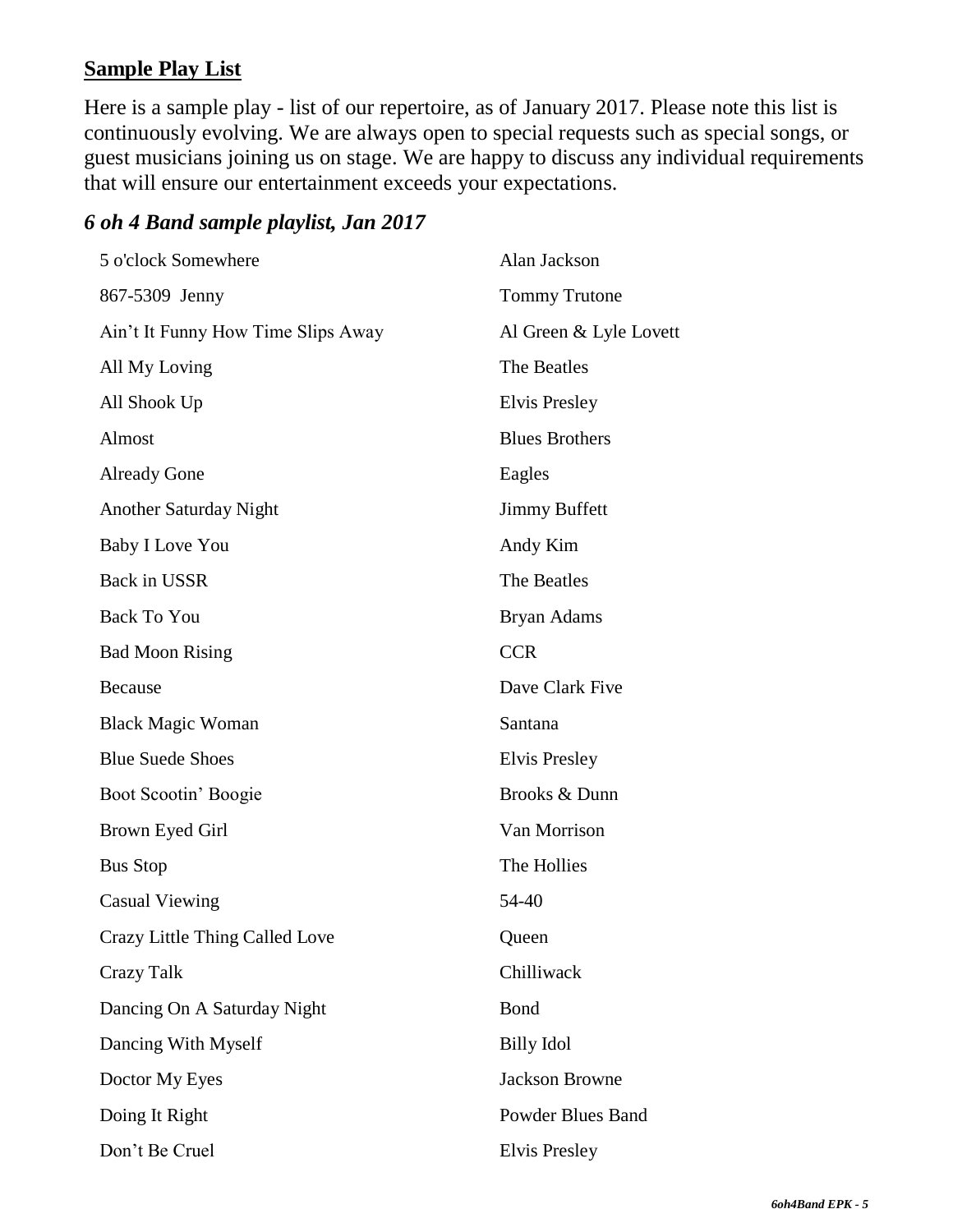Don't Let The Sun Catch You Crying Gerry & The Pacemakers Don't Rock The Jukebox Alan Jackson Down on the Corner The Mavericks Driving My Life Away Eddie Rabbitt End Of The Line Traveling Wilburys Evil Ways Santana Feel Like Making Love Bad Company Feeling Alright Joe Cocker Flip, Flop and Fly Downchild Blues Band Folsom prison – Ring of Fire Johnny Cash Fool If You Think It's Over Chris Rea Fooled Around and Fell in Love Elvin Bishop Footloose Blake Shelton Gentle on my Mind - Southern Nights Glen Campbell Medley Gimmie Some Lovin' Blues Brothers Giving It Up For Your Love Delbert McClinton Good Loving The Rascals Groovin' - My Girl Medley Guitars Cadillac's Dwight Yoakam Hard To Handle The Black Crowes Hey Good Looking Jimmy Buffett Hold Me Tight The Beatles Honky Tonk Woman Rolling Stones Hurts so Good John Cougar Mellencamp I Can't Tell You Why Eagles I Hear You Knocking Dave Edmunds I Fought The Law The Clash I Love a Rainy Night **Eddie Rabbitt** I Saw Her Standing There The Beatles I Think We're Alone Now Tommy James I Wish Stevie Wonder

*6oh4Band EPK - 6*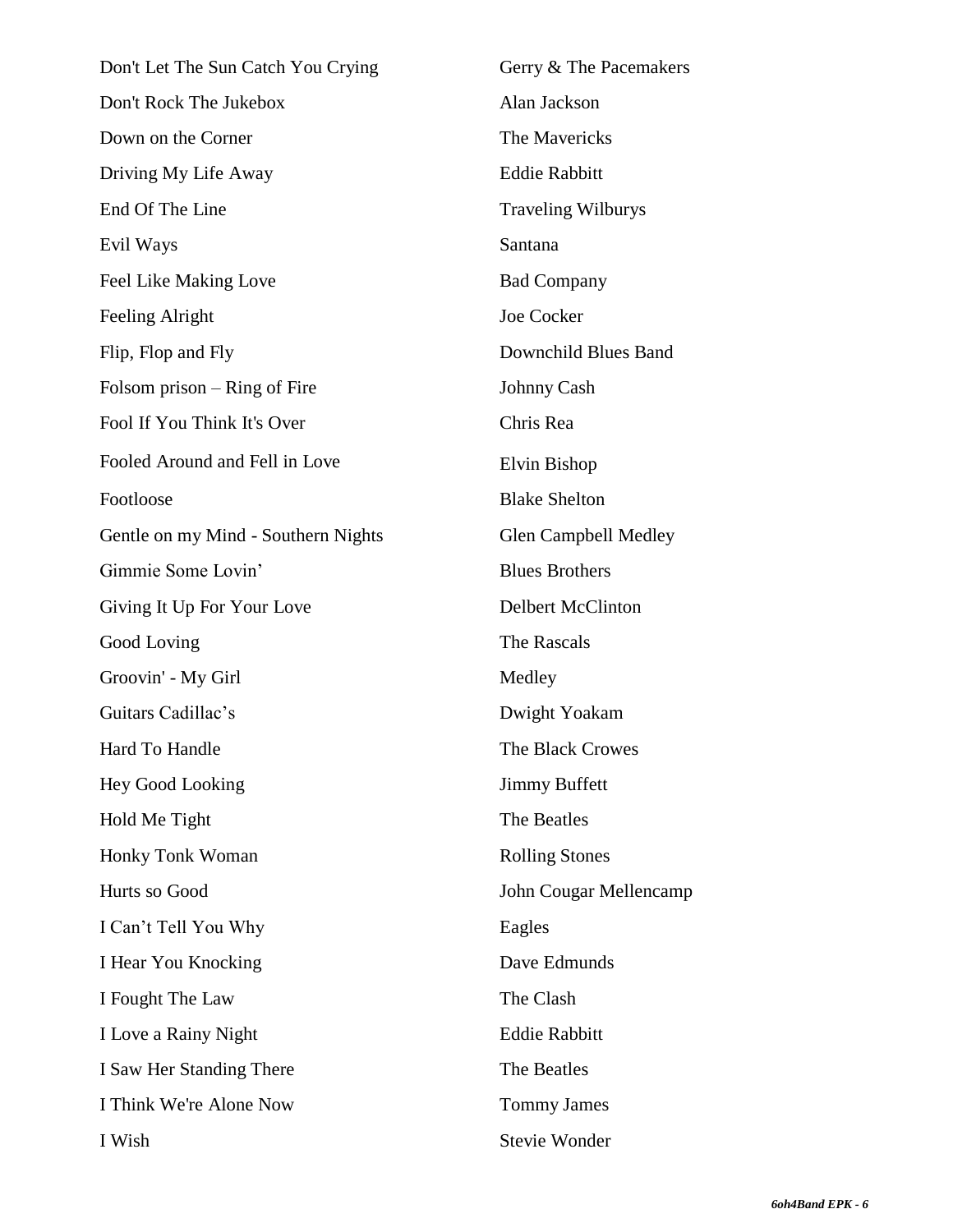| I Won't Back Down                       | Tom Petty                     |
|-----------------------------------------|-------------------------------|
| If Tomorrow Never Comes                 | <b>Garth Brooks</b>           |
| I'm a Believer                          | Neil Diamond                  |
| In The Midnight Hour                    | The Commitments               |
| Into The Mystic (Jackson Hawke version) | <b>Jackson Hawke</b>          |
| Irene Goodnight                         | Huddie "Lead Belly" Ledbetter |
| It Never Rains In Southern California   | Albert Hammond                |
| It's Still R & R to Me                  | <b>Billy Joel</b>             |
| Jambalaya                               | <b>Jeff Healey</b>            |
| Johnny B. Goode                         | <b>Chuck Berry</b>            |
| Joy To The World                        | 3 Dog Night                   |
| Just What I Needed                      | The Cars                      |
| Lay Down Sally                          | Eric Clapton                  |
| Listen to the Music                     | Doobie Brothers               |
| <b>Little Sister</b>                    | Dwight Yoakam                 |
| Long Cool Woman                         | The Hollies                   |
| Long Train Running                      | Doobie Brothers               |
| Love Is In The Air                      | <b>Martin Stevens</b>         |
| Love Potion No. 9                       | The Searchers                 |
| Loving You Ain't Easy                   | Michel Pagliaro               |
| Mama Don't Let Your Babies - Cowboys    | <b>Waylon Jennings</b>        |
| Margaritaville                          | <b>Jimmy Buffett</b>          |
| May You Never                           | Eric Clapton                  |
| <b>Mercury Blues</b>                    | Alan Jackson                  |
| Miss Ya                                 | <b>Rolling Stones</b>         |
| Moon River                              | Nat King Cole                 |
| Moondance                               | Van Morrison                  |
| More Than I Can Say                     | Leo Sayer                     |
| <b>Mustang Sally</b>                    | Everyone                      |
| My Own Way To Rock                      | <b>Burton Cummings</b>        |
| Needles & Pins                          | The Searchers                 |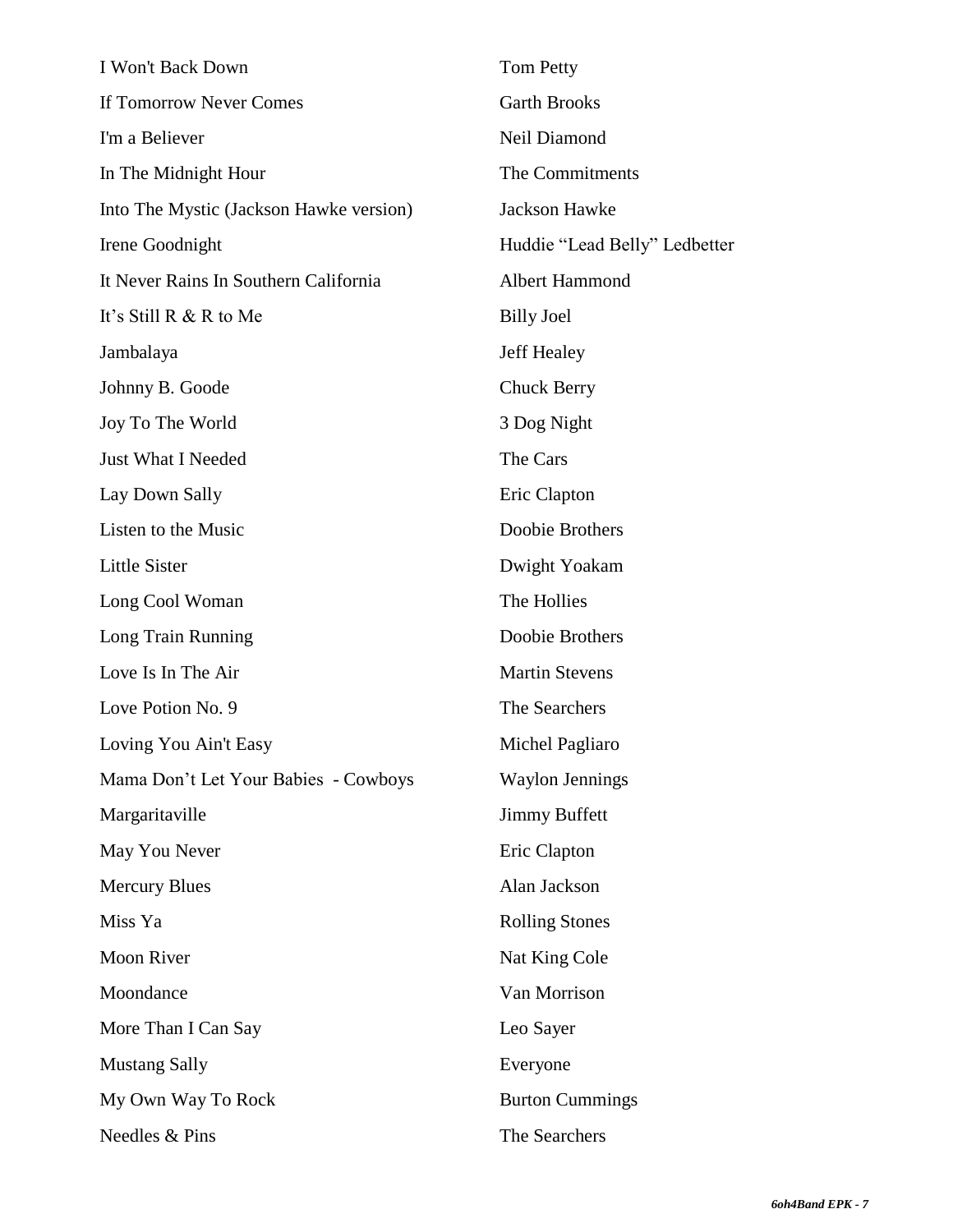| New Kid in Town                     | Eagles                   |
|-------------------------------------|--------------------------|
| No Shoes, No Shirt, No Problem      | Kenny Chesney            |
| Ob La Di                            | The Beatles              |
| Ocean Pearl                         | 54-40                    |
| Oh, Lonesome Me                     | Kentucky Headhunters     |
| Old time Rock & Roll                | <b>Bob Segar</b>         |
| On The Road Again                   | Willy Nelson             |
| Only The Lonely                     | Roy Orbison              |
| One More Last Chance                | Vince Gill               |
| Peaceful Easy Feeling               | Eagles                   |
| Pink Cadillac                       | <b>Bruce Springsteen</b> |
| <b>Play That Funky Music</b>        | Wild Cherry              |
| Polk Salad Annie                    | Tony Joe White           |
| Pretty Woman                        | Roy Orbison              |
| Promises                            | Eric Clapton             |
| Return To Sender                    | Elvis Presley            |
| <b>Roadhouse Blues</b>              | The Doors                |
| Rock and Roll Is King               | <b>ELO</b>               |
| Rock this Town                      | The Stray Cats           |
| Roll Over Beethoven                 | <b>Chuck Berry</b>       |
| <b>Rose Colored Glasses</b>         | <b>Blue Rodeo</b>        |
| Route 66                            | John Meyer               |
| Ruby                                | Kenny Rogers             |
| Runaway                             | Del Shannon              |
| <b>Run Around Sue</b>               | Dion & The Bellmonts     |
| Satisfaction                        | <b>Rolling Stones</b>    |
| Saturday nights alright for a Fight | Elton John               |
| Sea Cruise                          | <b>Cliff Richard</b>     |
| Sea of Love                         | The Honeydrippers        |
| Shake Rattle & Roll                 | <b>Jeff Healey</b>       |
| She Loves You / Love Me Do          | The Beatles              |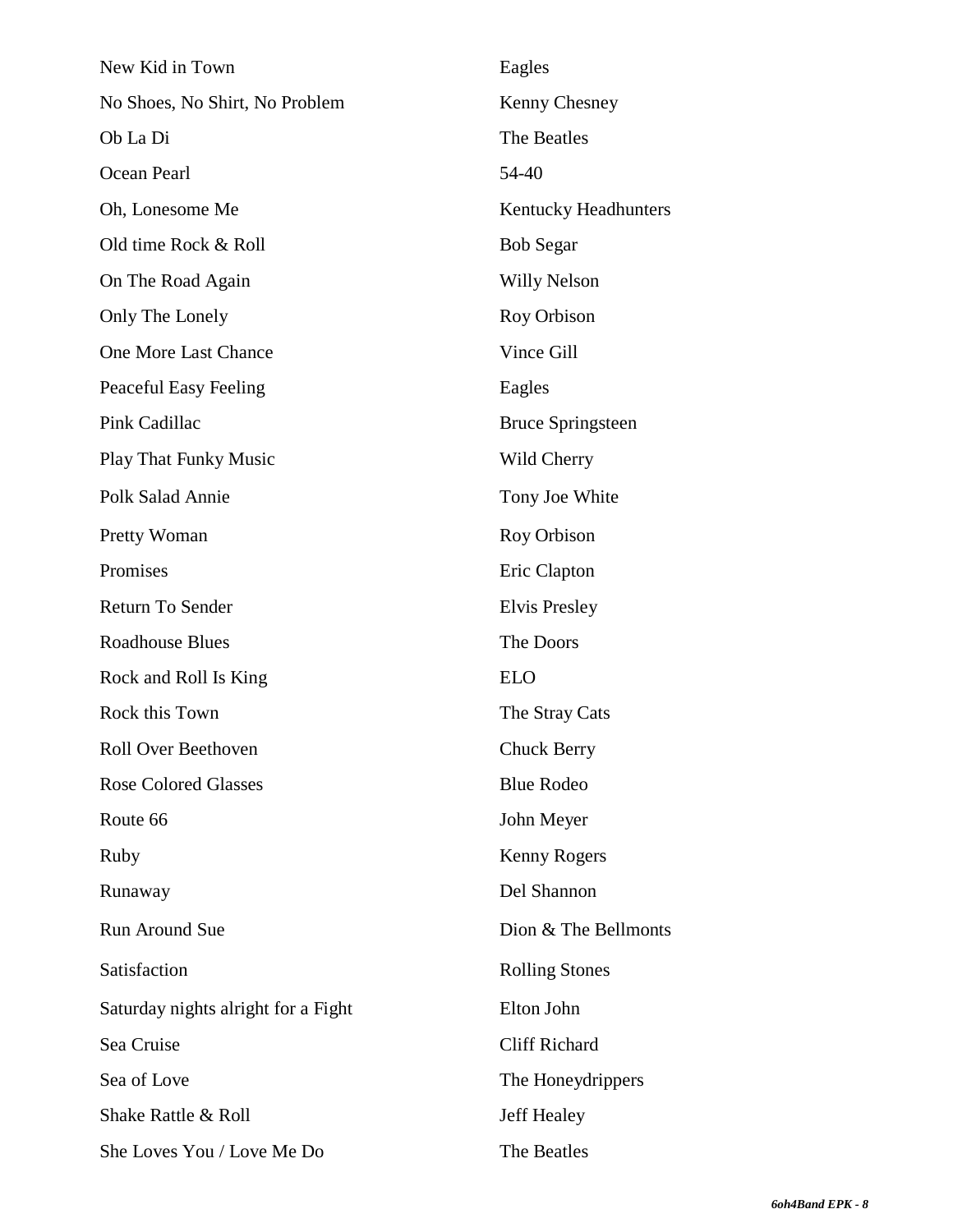| <b>Shake Your Booty</b>           | KC and the Sunshine Band       |
|-----------------------------------|--------------------------------|
| She's Not There                   | Santana                        |
| Show Me                           | Joe Tex                        |
| <b>Singing The Blues</b>          | Kentucky Headhunters           |
| Smooth                            | Santana                        |
| So Far Away                       | Dire Straits                   |
| So Into You                       | <b>Atlanta Rhythm Section</b>  |
| Spirit In The Sky                 | Norman Greenbaum               |
| Spooky                            | <b>Atlanta Rhythm Section</b>  |
| Stand By Me - Save The Last Dance | Medley                         |
| Still The One                     | Orleans                        |
| Such A Night                      | Elvis Presley                  |
| <b>Sultans of Swing</b>           | Dire Straits                   |
| <b>Summertime Blues</b>           | <b>Eddie Cochran</b>           |
| Sway                              | Michael Buble                  |
| <b>Sweet Caroline</b>             | Neil Diamond                   |
| Sweet Home Alabama                | Lynyrd Skynyrd                 |
| Take it Easy                      | Eagles                         |
| Take It To The Limit              | Eagles                         |
| Tears In Heaven                   | Eric Clapton                   |
| <b>Teddy Bear</b>                 | <b>Elvis Presley</b>           |
| <b>Tennessee Waltz</b>            | <b>Leonard Cohen</b>           |
| The Break Up Song                 | Greg Kihn Band                 |
| The Gambler                       | Kenny Rogers                   |
| The Girl From Ipanema             | Astrid Gilberto w/Jobim & Getz |
| The Last Waltz                    | <b>Engelbert Humperdink</b>    |
| The Letter                        | The Boxtops                    |
| The Middle                        | Jimmy Eats World               |

and many more, our playlist is always growing as long as the requests keep coming.